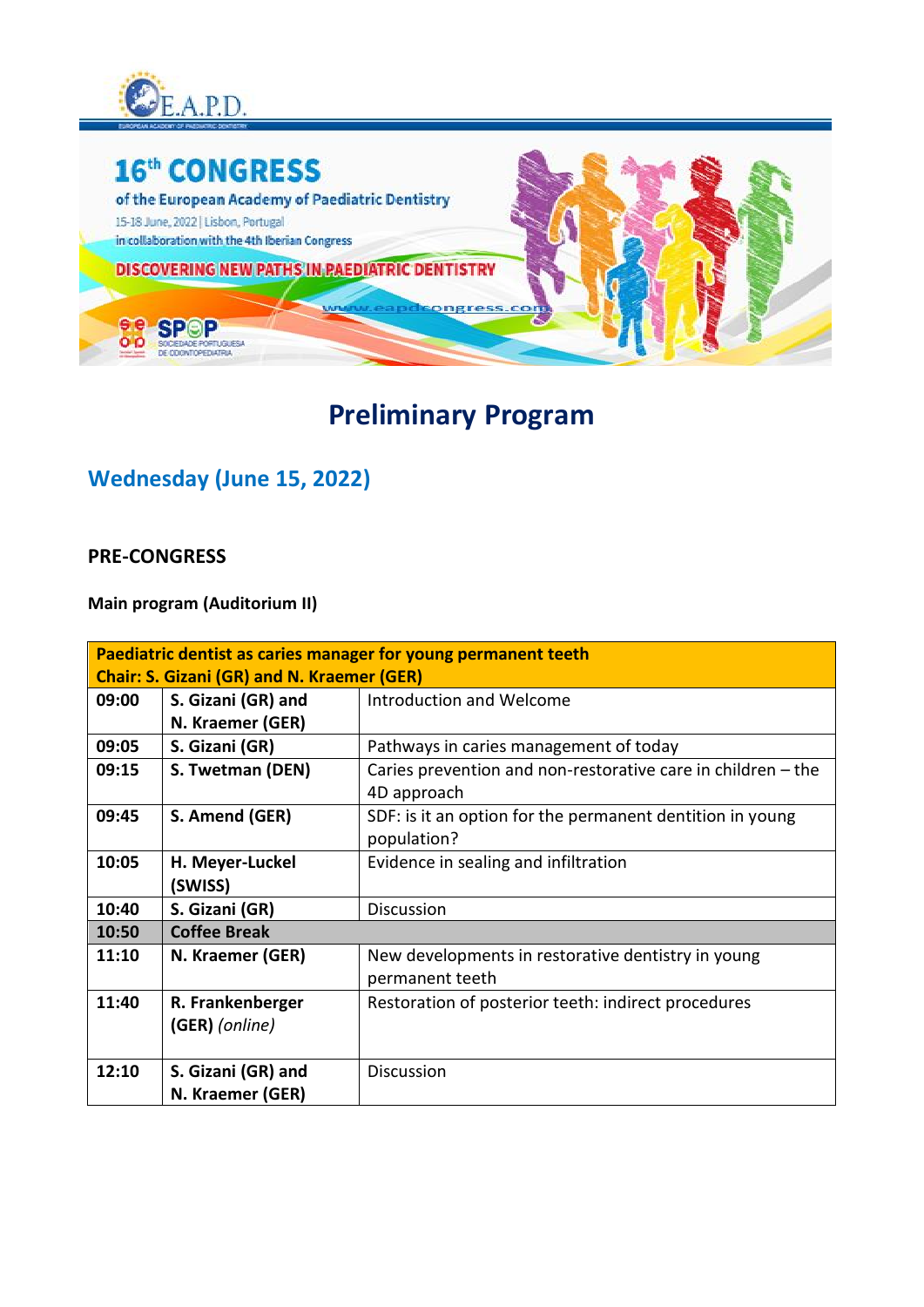| 12:30                                     | Lunch & Learn          |                          |                                  | Ask the expert $-$ case reports in small groups                |
|-------------------------------------------|------------------------|--------------------------|----------------------------------|----------------------------------------------------------------|
|                                           |                        | organised by K.          |                                  | Topics: pulp treatment (RC), restoration (NK), caries/SDF      |
|                                           |                        | Seremidi (GR) and S.     |                                  | (ST), infiltration (HML), aesthetics anterior (ML),            |
|                                           |                        | Amend (GER) &            |                                  | ortho/extraction (PA), endodontics (MD, AK)                    |
|                                           |                        |                          |                                  | 6-8 attendees per expert; 1 case per person                    |
|                                           |                        |                          |                                  |                                                                |
| 13:45                                     |                        | M. Duggal (Qatar) and    |                                  | Diagnosis of pulp status                                       |
|                                           |                        | A. Kishen (CAN)          |                                  | Reversible/irreversible pulp inflammation                      |
| 14:30                                     |                        | R. Cauwels (BEL) and J.  |                                  | Update in Biomaterials for Direct Pulp Capping and             |
|                                           |                        | van Acker (BEL)          |                                  | Pulpotomy                                                      |
| 15.00                                     | S. Gizani (GR) and A.  |                          |                                  | Pulpotomy with new MTA-formulations - Evidence for             |
|                                           |                        | <b>Agouropoulos (GR)</b> | methods and biomaterials used    |                                                                |
| 15:30                                     | <b>Coffee Break</b>    |                          |                                  |                                                                |
| 15:45                                     | M. Lenhard (SWISS)     |                          |                                  | Anterior teeth: direct vs. indirect restoration with composite |
|                                           | sponsored by Ivoclar   |                          |                                  |                                                                |
|                                           | Vivadent <b>iVOCOT</b> |                          |                                  |                                                                |
| 16:30                                     |                        | P. Ashley (UK) and G.    |                                  | Early loss of the first permanent molar - What and when to     |
|                                           | Taylor (UK)            |                          | do?                              |                                                                |
| 17:00                                     | N. Kraemer (GER)       |                          | Summary: take home messages      |                                                                |
| 17:15                                     | End                    |                          |                                  |                                                                |
|                                           | 18:00 - 19:00          |                          |                                  |                                                                |
|                                           |                        | <b>Opening ceremony</b>  |                                  | <b>Main Hall - Auditorium I</b>                                |
| 19:00 - 20:00<br><b>Welcome reception</b> |                        |                          | <b>Exhibition area and Foyer</b> |                                                                |

#### **Parallel program (Auditorium III&IV)**

**Paediatric Progressive Aesthetics – a NuSmile Workshop** 

**u**Smile®

**Dr. LaRee Johnson, DDS, MS** 

**This workshop is a combination of interactive lecture and hands-on training, encompassing everything from treatment planning and behavioral management to high-yield, detailoriented tips and tricks around proper cementation and placement of Pediatric Zirconia Crowns.**

| <b>Coffee</b>            |
|--------------------------|
|                          |
| Lecture I                |
| <b>Coffee break</b>      |
|                          |
|                          |
| Lecture II               |
| Lunch Break - Foyer D    |
|                          |
| Lecture III              |
|                          |
|                          |
| <b>Hands-On Training</b> |
|                          |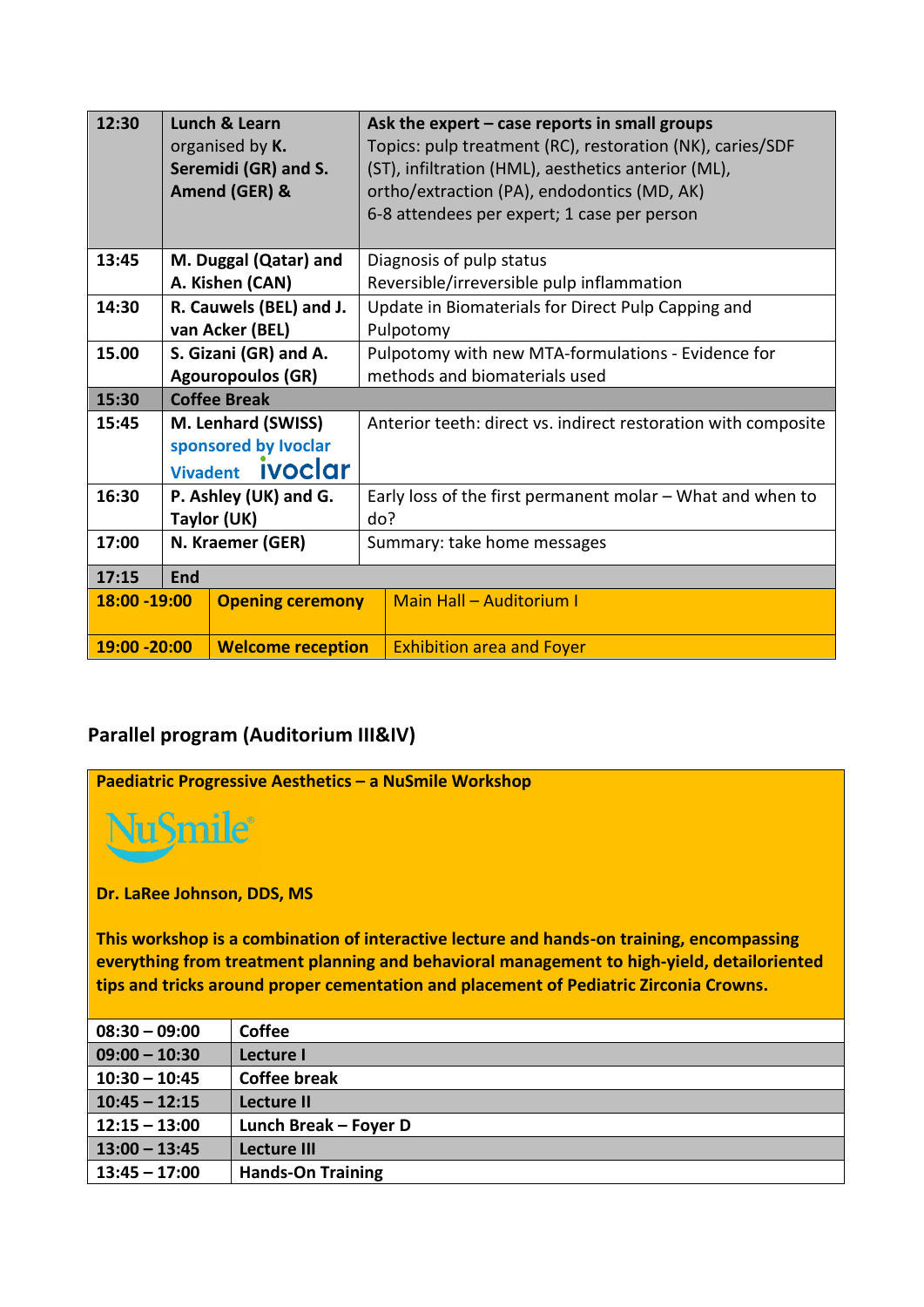



## **Thursday (June 16, 2022)**

### **Main program (Auditorium I)**

|                                                                 | <b>EAPD Main Symposium 1:</b>                   | $09:00 - 11:00$                                                                                |  |  |  |
|-----------------------------------------------------------------|-------------------------------------------------|------------------------------------------------------------------------------------------------|--|--|--|
| Trauma - A new era for the management of non-vital immature     |                                                 |                                                                                                |  |  |  |
|                                                                 | permanent incisors?                             |                                                                                                |  |  |  |
|                                                                 | <b>Chair: E. Berdouses (GR)</b>                 |                                                                                                |  |  |  |
| 09:00                                                           | M. Duggal (Qatar)                               | Revitalization techniques for immature non-vital teeth: What                                   |  |  |  |
|                                                                 |                                                 | is new and what is on the horizon?                                                             |  |  |  |
| 09:50                                                           | A. Kishen (CAN)                                 | Nanoparticles guided biologically based treatment of                                           |  |  |  |
|                                                                 |                                                 | immature permanent incisors with pulp necrosis                                                 |  |  |  |
| 10:45                                                           | E. Berdouses (GR)                               | <b>Discussion</b>                                                                              |  |  |  |
| $11:00 -$                                                       | <b>Morning Break &amp; Exhibition</b>           |                                                                                                |  |  |  |
| 11:30                                                           |                                                 |                                                                                                |  |  |  |
|                                                                 |                                                 | <b>Industry Satellite Symposium 1: New Frontiers in Dental Materials to</b><br>$11:30 - 13:00$ |  |  |  |
| use in the Paediatric Patient: Dentin Substitutes (Sponsored by |                                                 |                                                                                                |  |  |  |
| Septodont)                                                      |                                                 |                                                                                                |  |  |  |
| 11.30                                                           | (USA)<br>J Yepes                                | septodont                                                                                      |  |  |  |
|                                                                 |                                                 |                                                                                                |  |  |  |
| 13:00                                                           | <b>Lunch Break &amp; Exhibition</b>             |                                                                                                |  |  |  |
|                                                                 | <b>EAPD Satellite Symposium 1:</b>              | 14:00 - 15:30                                                                                  |  |  |  |
|                                                                 | Oral Medicine in medically compromised children |                                                                                                |  |  |  |
|                                                                 | <b>Chair: D. Declerck (BEL)</b>                 |                                                                                                |  |  |  |
| 14:00                                                           |                                                 |                                                                                                |  |  |  |
|                                                                 | D. Declerck (BEL)                               | Increased bleeding tendency: impact on oral health                                             |  |  |  |
|                                                                 |                                                 | management                                                                                     |  |  |  |
| 14:25                                                           | R. Balmer (UK)                                  | Oral health care in children with congenital heart disease                                     |  |  |  |
| 14:50                                                           | A. Shawan (IRL)                                 | Paediatric epilepsy: what a dentist needs to know                                              |  |  |  |
| 15:15                                                           | D. Declerck (BEL)                               | <b>Discussion</b>                                                                              |  |  |  |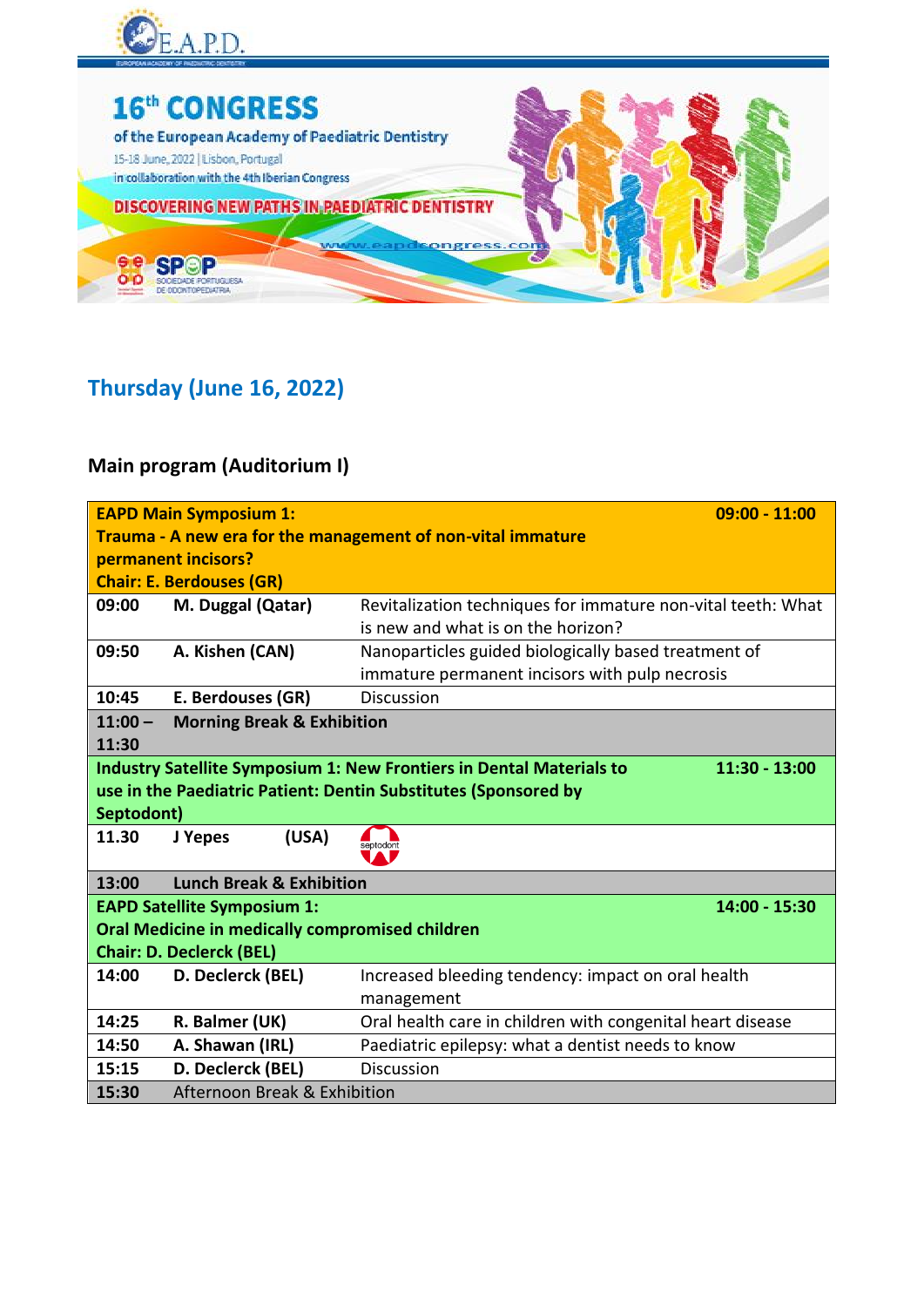|       | <b>EAPD Satellite Symposium 2</b><br>$16:00 - 17:15$ |                                                                |  |  |  |
|-------|------------------------------------------------------|----------------------------------------------------------------|--|--|--|
|       | <b>Fake Science, Publications and Journals</b>       |                                                                |  |  |  |
|       | <b>Chair: L. Martens (BEL) and R. Shreeve (GER)</b>  |                                                                |  |  |  |
| 16:00 | T. Kersjes (NL)                                      | Role of publishers for securing reliable journals and          |  |  |  |
|       |                                                      | publications                                                   |  |  |  |
| 16:20 | N. A. Lygidakis (GR)                                 | Role of editors for dealing with fake science and publications |  |  |  |
| 16:40 | S. Parekh (UK)                                       | How the reader/clinician can approach the problem of fake      |  |  |  |
|       |                                                      | scientific information?                                        |  |  |  |
| 17:00 | L. Martens (BEL) and                                 | <b>Discussion</b>                                              |  |  |  |
|       | R. Shreeve (GER)                                     |                                                                |  |  |  |
|       | 17.30 -19.00 EAPD General Assembly                   |                                                                |  |  |  |
|       |                                                      |                                                                |  |  |  |

## **Parallel program (Auditorium III)**

| <b>Oral Presentations 1:</b><br>Dental Anomalies / Orthodontic issues |                |                                             | $11:30 - 12:00$ |
|-----------------------------------------------------------------------|----------------|---------------------------------------------|-----------------|
| 11.30                                                                 | L. Pedro (POR) | Supernumerary teeth in paediatric dentistry |                 |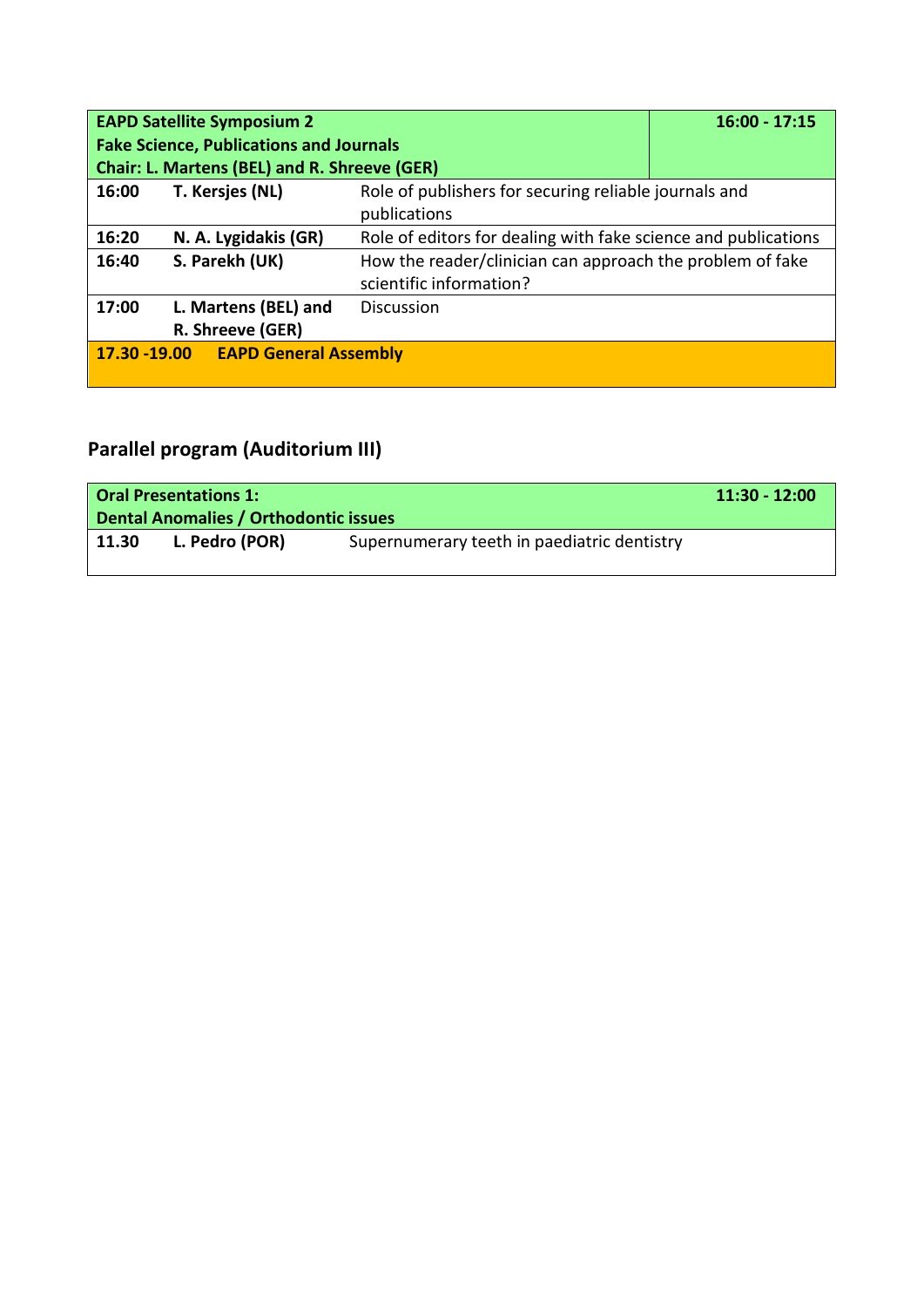## **Friday (June 17, 2022)**

## **Main program (Auditorium I)**

|       | <b>EAPD Main Symposium 2:</b><br>$09:00 - 11:00$ |                                                                           |                 |
|-------|--------------------------------------------------|---------------------------------------------------------------------------|-----------------|
|       | The First 1000 days                              |                                                                           |                 |
|       | <b>Chair: D. Declerck (BEL)</b>                  |                                                                           |                 |
| 09.00 | <b>B. Koletzko (GER)</b>                         | Impact of diet on early child growth and long-term health                 |                 |
| 09.35 | M. Kaan (NL)                                     | Development of the oral microbiome                                        |                 |
| 10.10 | S. Twetman (DEN)                                 | Early life interventions to maintain dental health                        |                 |
| 10:45 | D. Declerck (BEL)                                | <b>Discussion</b>                                                         |                 |
| 11:00 | <b>Morning Break &amp; Exhibition</b>            |                                                                           |                 |
|       | <b>EAPD Satellite Symposium 3:</b>               |                                                                           | 11:30 - 13:00   |
|       | <b>Behavioural Management of children</b>        |                                                                           |                 |
|       | <b>Chair: R. Steffen (SWISS)</b>                 |                                                                           |                 |
| 11:30 | P.L. Leroy (NL)                                  | Beyond the drugs: Comfort care and improving the patient                  |                 |
|       |                                                  | experience - an update                                                    |                 |
| 12:10 | J. Keller-Erb (SWISS)                            | From classic behaviour management to personalized                         |                 |
|       |                                                  | treatment setting                                                         |                 |
| 12:50 | R. Steffen (SWISS)                               | Discussion                                                                |                 |
| 13:00 | <b>Lunch Break &amp; Exhibition</b>              |                                                                           |                 |
|       | <b>EAPD Satellite Symposium 4:</b>               |                                                                           | 14:00 - 15:45   |
|       |                                                  | Education in paediatric dentistry: What should the dentist know regarding |                 |
|       | paediatric dentistry?                            |                                                                           |                 |
|       | Chair: R. Cauwels (BEL), N. Krämer (GER)         |                                                                           |                 |
| 14:00 | R. Cauwels (BEL)                                 | Undergraduate education in Europe (questionnaire survey)                  |                 |
| 14:15 | G. Tsilingaridis (SWE)                           | Undergraduate education in Northern Europe                                |                 |
| 14:25 | S. Gizani (GR)                                   | Undergraduate education in Southern Europe                                |                 |
| 14:35 | S. Albadri (UK)                                  | Undergraduate education in UK                                             |                 |
| 14:45 | N. Kraemer (GER)                                 | Undergraduate education in Central Europe                                 |                 |
| 15:05 | D. Declerck (BEL)                                | Undergraduate education under pandemic conditions                         |                 |
| 15:15 | All                                              | Discussion: Is there a need for a European undergraduate                  |                 |
|       |                                                  | curriculum on paediatric dentistry?                                       |                 |
| 15:45 | <b>Afternoon Break &amp; Exhibition</b>          |                                                                           |                 |
|       | <b>EAPD Satellite Symposium 5:</b>               |                                                                           | $16:15 - 17:30$ |
|       | <b>New EAPD Policy Documents and Guidelines</b>  |                                                                           |                 |
|       | <b>Chair: S. Parekh (UK)</b>                     |                                                                           |                 |
| 16:15 | J. Monteiro (UK)                                 | Caries Management 1                                                       |                 |
| 16:30 | A. Vuokko (FIN)                                  | <b>Caries Management 2</b>                                                |                 |
| 16:45 | M. Sobczak (POL)                                 | Clinical effectiveness of restorative materials including new             |                 |
|       |                                                  | biomaterials for the restoration of carious primary teeth                 |                 |
| 17:00 | C. Somani (UK) and G.                            | Updated EAPD Policy Document on MIH                                       |                 |
|       | Taylor (UK)                                      |                                                                           |                 |
| 17:15 | A. Prabhleen (UK) &                              | <b>Updated EAPD Policy Document on Sedation</b>                           |                 |
|       | Anderson K. (SWE)                                |                                                                           |                 |
| 19:00 | <b>Gala Dinner</b>                               | <b>SUD Lisboa</b>                                                         |                 |
| 21:00 | <b>Party</b>                                     | <b>SUD Lisboa</b>                                                         |                 |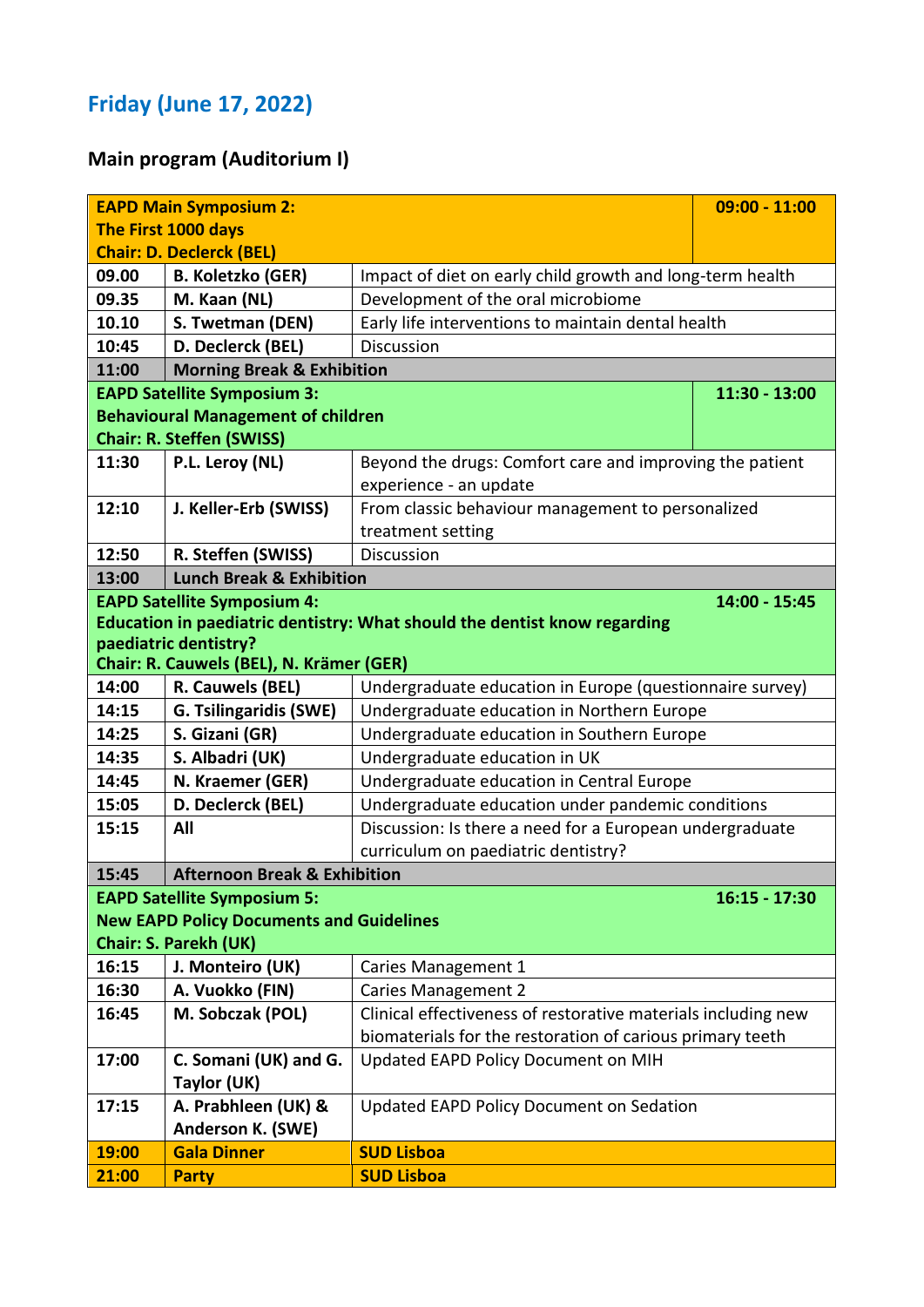### **Auditorium II**

| <b>Industry Satellite Symposium 2:</b><br>Workflow of Invisalign use in interceptive treatment<br><b>Sponsored by Align Technology</b> | $11:30 - 13:00$        |                                                        |  |  |
|----------------------------------------------------------------------------------------------------------------------------------------|------------------------|--------------------------------------------------------|--|--|
| align<br>* invisalign   iTero   exocad                                                                                                 |                        |                                                        |  |  |
| 11:30                                                                                                                                  | T. Pinho (Portugal)    | Clear aligners in orthodontic interceptive treatment   |  |  |
| 12:10                                                                                                                                  | S. Caruso (Italy)      | Invisalign protocol in growing patients: prevention of |  |  |
|                                                                                                                                        |                        | caries and malocclusions, evidence bases and digital a |  |  |
|                                                                                                                                        |                        | workflow                                               |  |  |
| 12:50                                                                                                                                  | T. Pinho and S. Caruso | <b>Discussion</b>                                      |  |  |

### **Auditorium IV**

| <b>Oral presentations 7:</b> |                             |                                                            | $11:30 - 12:00$ |
|------------------------------|-----------------------------|------------------------------------------------------------|-----------------|
|                              | <b>Behaviour Management</b> |                                                            |                 |
| 11:00                        | J. Boj (ESP)                | Behavioral guidance for children and parents in paediatric |                 |
|                              |                             | dentistry                                                  |                 |